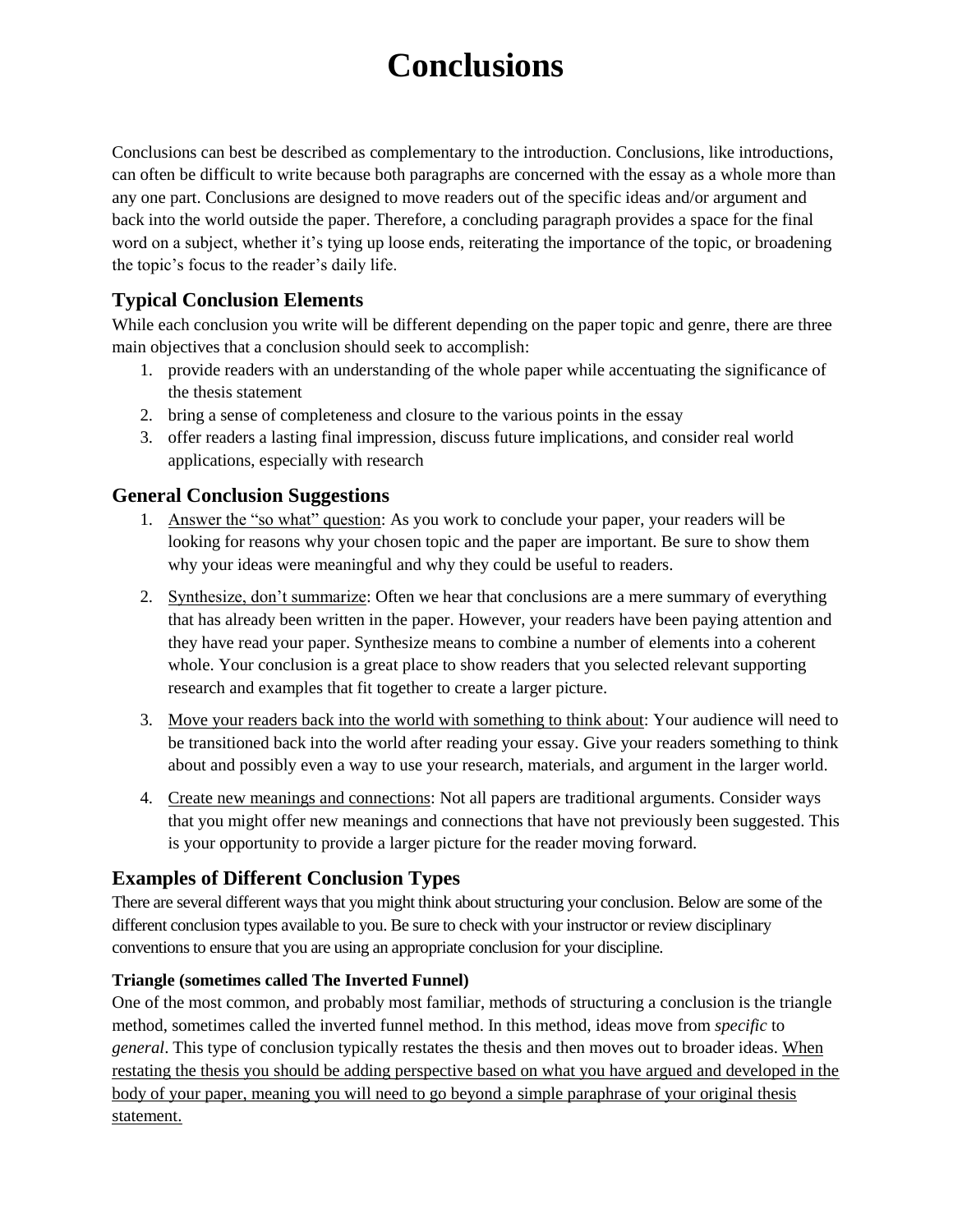#### Consider the following example:

#### Thesis

Over the past thirty years, punk music has developed into not only the voice of a disenfranchised youth culture, but the voice of many political ideologies as well.

#### Conclusion

Though it has undergone many transformations in terms of both ideology and presentation over the past thirty years, punk music has been, and will continue to be, directly connected to the modern socio-political situation of our world. The genre evolves and diversifies with each new generation of people that discover and contribute to punk music. This adaptability has allowed punk music to continue to act as a bridge between that particular sub-culture and mainstream society. Instead of clinging blindly to outdated ideals, the punk community has come to terms (though sometimes grudgingly) with the fact that change is inevitable, and in the end it is how a person (or group of people) effects that change that makes the biggest difference. It is through this evolution that the genre has maintained its position as a definitive voice of not only youth culture, but as a legitimate means of rhetorical expression as well.

#### **Simple Summary**

Though a simple summary is often frowned upon because it can be dull for readers, there are certain occasions where it might be appropriate. Summarizing your findings for a long, complex, or technical project may be necessary to ensure that your readers are taking away the information they need. Additionally, an instructional text that focuses on concepts may also require a simple summary as a conclusion.

## Consider the following example:

The conventions of structure, language, and reference in Schultz et al.'s "The Mysteries of Mammatus Clouds: Observations and Formation Mechanisms" adequately illustrate the conformation of a natural science text into its disciplinary writing style. By building a trustworthy author and exploiting an appropriate, critical diction, Schultz et al. are able to control the precision, accuracy, and flow of information and ideas that they wish to impart to their audience. By understanding the mechanics that Schultz et al. utilize, anyone interested in a scholarly, scientific article can grasp the authors' rhetorical purpose to the fullest extent due to their use of Linton, Madigan, and Johnson's fundamental ideals underscored in this rhetorical analysis.

#### **Callback (sometimes called Echoing the Introduction)**

The callback approach references the hook used in the essay's introduction to create a sense of completion. This hook may be an anecdote, question, or quotation with which you began. These vivid illustrations are ripe for continued exploration in the conclusion and can also help you indicate the significance of the issue to the reader. (See our handout on *Introductions* for more about creating a hook.)

#### Consider the following example:

#### Introduction

This summer, I imagine I'll find myself back at my local Cumberland Farms grabbing a quick drink on the go as I run late for work. I'll get my fix of Minute Maid lemonade and feel my heart swell with pride as I contribute to the reduction of Concord's carbon footprint by not purchasing bottled water. Then I'll finish the tangy lemonade and mindlessly chuck the bottle in the trash, effectively forgetting that I can reduce carbon emissions by reducing the amount of plastic waste I produce. Somewhere, Jean Hill, a local activist trying to ban plastic water bottles, weeps.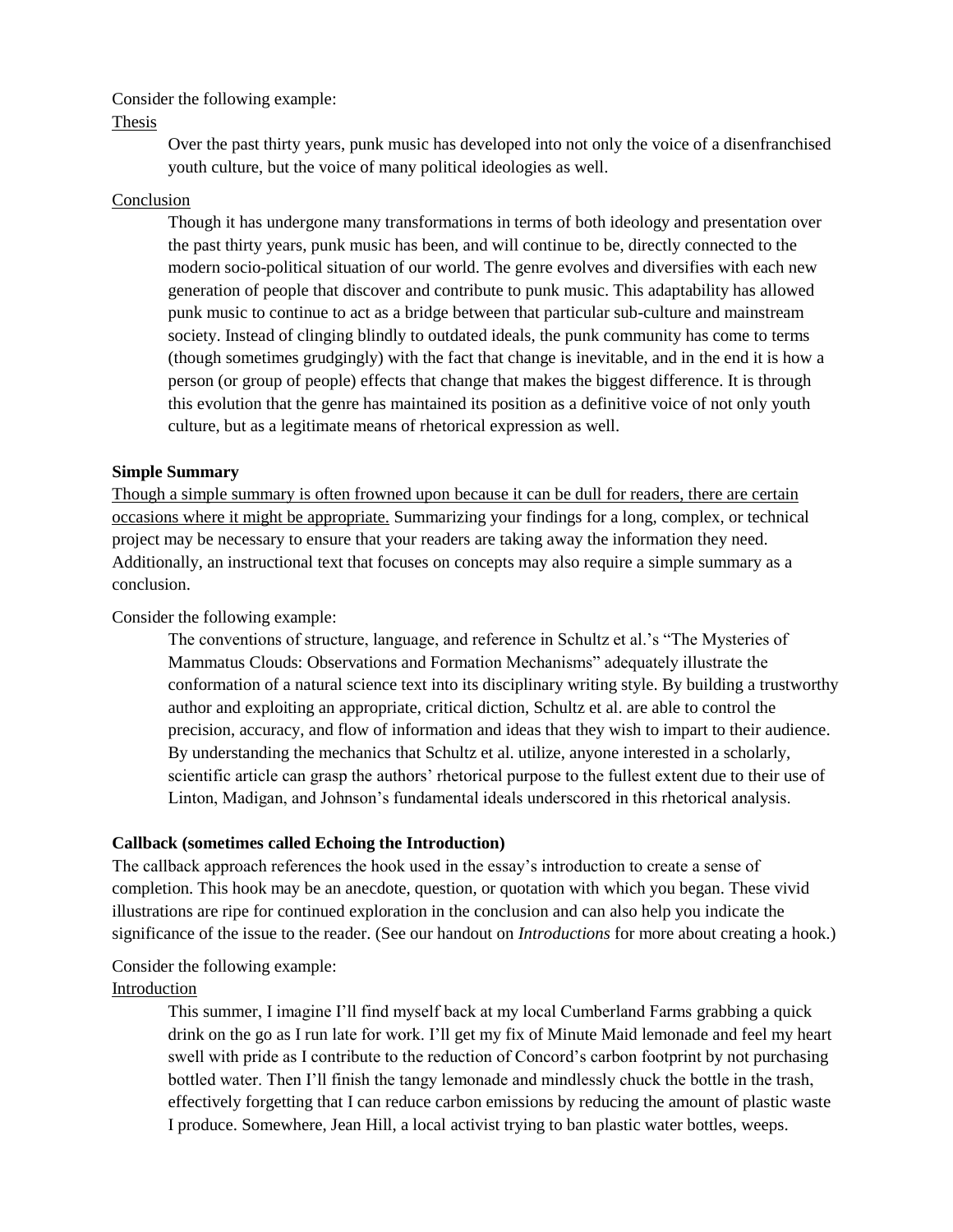#### Conclusion

Other towns in Massachusetts and New England have ridiculed Concord's fight against plastic water bottles. While it would appear that banning water bottles is positive, it would be ineffective in the long run, and our energies could be put to better use aiding other towns in the Commonwealth. And come next January, while Jean Hill surveys the fruits of her labor, she might just realize something. There will still be plastic littering the alleys of Concord Center and the dump will still be overflowing with garbage bags. And I will still throw away my lemonade bottle without thinking about it.

#### **Wider Significance**

Examining the wider significance and implications of a topic involves making connections and applying various parts and themes of the topic to outside events, arguments, literary works, and a host of other materials available to you. This makes the reader consider how a topic is relevant outside of an essay.

Consider the following example:

It is a tragic reality that the beautiful city of Venice will not be around forever. It offers a vibrant and unique culture that no other place in the world does. It is in the world's best interest to have everyone take a part in the fight against climate change to save Venice. Unfortunately, that will be a very daunting task, considering that during the last two years the world has consistently and significantly overshot safe levels of carbon dioxide. Venice itself has taken a valiant effort to fight its impending death, with raising itself up, and taken on an enormous engineering project called MOSE. It has to since the city faces both rising sea levels since the city is in a lagoon, one that was initially seen as a haven. Now that haven poses a threat to Venice. Venice cannot win this fight against Mother Nature, nonetheless, hold out that long if it faces the fight alone. But, if there is a serious global effort to address climate change, then Venice is sure to not be lost sooner rather than later.

#### **Call for Action or Call for Future Study**

A call for action can also be considered a proposal conclusion since these conclusions state the action that needs to be taken and briefly explain its advantages over alternative actions and/or describe its beneficial consequences. A call for future study is also a proposal conclusion but it is often the step that takes place prior to a call for action. A call for future study indicates what else needs to be known or resolved before a call to action proposal can be offered. Calls for future study often occur in scientific writing.

#### Consider the following examples:

#### Call for Action

Making a secondary offense law for not wearing your seat belt in New Hampshire is the most realistic way to reduce the amount of traffic fatalities in the state. Since we both want less traffic fatalities to happen in New Hampshire then we need to consider this feasible solution. Instituting a law won't completely erase the amount of car accidents, but it can get more drivers to reduce their chance of being fatally injured. Drivers who get pulled over for speeding or running a red light will have to learn to wear their seat belt unless they want to pay more on their ticket. This is the best and most realistic way to bring the number of car accident fatalities down. The goal of creating a seat belt law in New Hampshire is to not take away freedom from its drivers, but to encourage safer driving and to reduce fatal car accidents.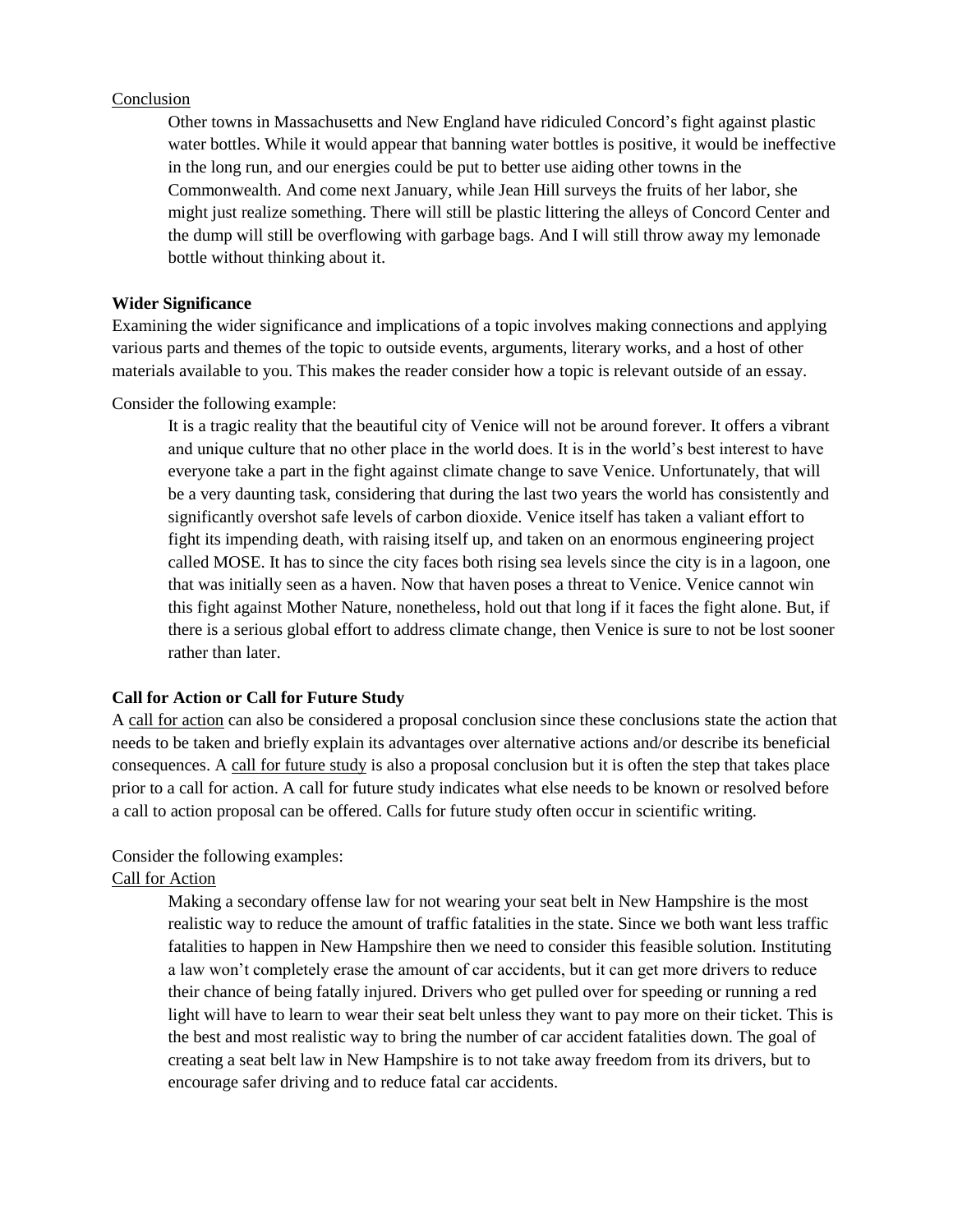#### Call for Future Study

This study suggests that eye contact greatly influences the first impression one makes in a business situation, based on perceptions of a population of students at North Carolina State University. In a larger study, this result might change due to a larger amount of diversity reflected by the larger group of respondents. Future research should test to see if there is such a thing as too much eye contact and if my research is an accurate depiction of the entire population at North Carolina State University, or if results may vary. First impressions are crucial in the business world, and students at North Carolina State University perceive eye contact to be an important factor in making a lasting one.

#### **Scenic or Anecdotal**

Scenic or anecdotal conclusions are most often seen in popular writing and provide a scene or brief story to show the theme of an essay rather than stating it outright. These scenes often provide emotional weight to the topic and allow the reader to discuss issues that affect real people in the world community.

#### Consider the following example:

I sit in the backseat of my father's Honda Accord. He, my Uncle Tommy, and I are driving back from McDonald's—a staple in my uncle's Saturday afternoon diet. My father is serenading us with a dreadful rendition of "Yesterday" by The Beatles. My uncle laughs. He knows why my dad sings. It's an admission that their shared memories matter, an admission that a life that has probably felt alone on more than one occasion is very much not alone. I ask my dad "Why do you think it matters that you have a connection to Uncle Tommy through music?" He notes that *what* and *how* lead to answers, but knowing *why* is what really gets people to move. "Music is a great connector," he replies, "it transcends. Music therapy wasn't as prevalent when Tommy was a kid, and Tommy just about devised a music therapeutic routine of his own. But I can't help but think a professional could have used music to better his childhood. I'd like to think that everyone should get a shot at crafting that sort of bond—with themselves and with other people." Yeah. I'd like to think we can make that happen too.

#### **Posing Questions**

Posing a question offers a way for the writer to pose various questions to their reader so that they can gain a new perspective, possibly one that they had not considered before reading your conclusion. Additionally, it may help readers create new meaning and possibly move them toward their own call to action.

#### Consider the following example:

By manipulating the elements of character voices, camera angle, background music, and variations of light exposure, the trailer for *Catching Fire* conveys the theme and concept that even the smallest amount of hope is able to overcome and conquer any fear. Because of inspiring films like *Catching Fire* and courageous characters like Katniss Everdeen, we, as a society of individuals, are reminded to never lose hope in what is right. For if Katniss, a young girl from District 12, can go on to lead a rebellion that completely changes her society then who is to say anyone else cannot do the same?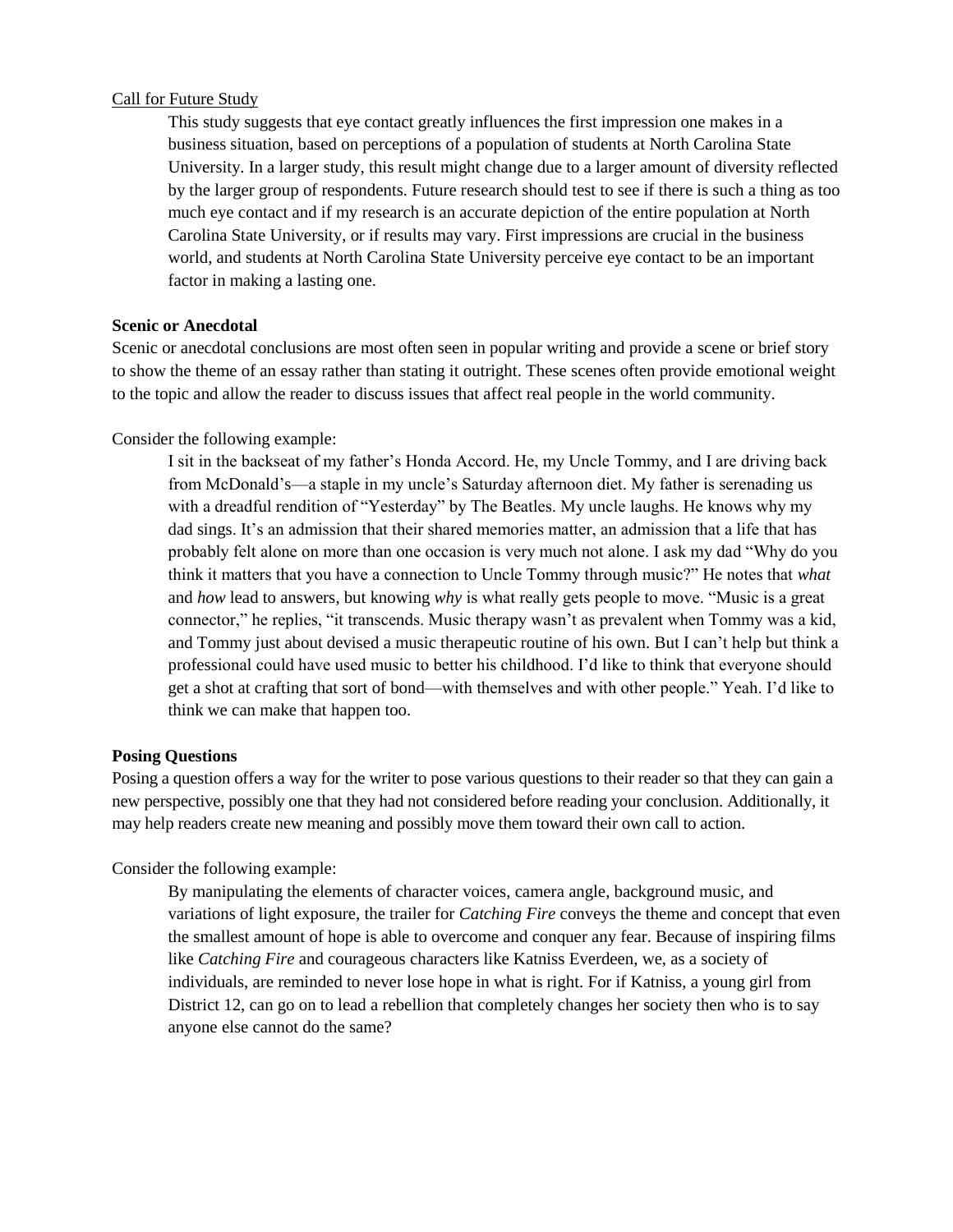## **Delayed Thesis**

In a delayed thesis conclusion, the thesis is stated for the first time in the final paragraph. These conclusions are often exploratory in nature, providing an introduction that states the problem rather than taking a stance. Delayed thesis can be appropriate if you are writing about a divisive or complex topic and you don't want to argue for a particular side of the argument until you present it in its entirety. As a caution, be wary of these conclusions if your instructor or the essay genre require the thesis in the introduction.

Consider the following example:

The argument that Lewis attempts to convey is easily relatable to modern music listeners. It is only realistic that everyone has tuned into a country station or network at some point in his or her life and then had an opinion about it. Personally, I agree with Lewis' argument that country music has lost its genuine sound and emotion. Much of the more modern country music has indeed failed to adhere to the stereotypical format; however, the lyrics are much more free willed and lively than the traditional sound. Modernized country has aligned itself with the youth's preferences of the twentyfirst century, and due to its recent success, I don't perceive that changing anytime soon.

## **Common Conclusion Pitfalls to Avoid**

There are seven common mistakes that can derail your conclusion. Be sure that you are considering your conclusion carefully so that you can avoid these.

- 1. Offering additional support in the conclusion: Introducing new information or a subtopic in your conclusion means that your readers will want more information. It is unlikely that your readers will feel a sense of closure. Additionally, these conclusions can feel a bit jumbled as if you're saying, "I found some really great information, but I didn't know where to fit it other than the conclusion." If you find yourself saying this about your conclusion, you may need to integrate some of your ideas into the rest of the paper. If the facts don't fit, it can be hard to leave them out when it took you a great deal of time to do the research, but it's better to have a paper that is organized and coherent for the reader.
- 2. Ending with a generality or cliché: Consider the fact that you have spent a great deal of time constructing a paper or argument and now you are leaving your reader with your final thoughts. If your final thought is a generality or cliché that they could have gotten without reading your paper, your readers might be annoyed and wonder why they took the time to read your essay. These endings tend to undermine your credibility and essay very quickly.
- 3. Announcing what your paper has done or shown: It's natural to feel like perhaps your conclusion should end with phrases like, "In summary," "In conclusion," "In closing," or "In this paper, I have shown," but these phrases are best left out. They often come across as a bit stiff. Additionally, these phrases are more appropriate for speeches or oral presentations since listening audience members don't have the ability to see that you are coming to a close given that they don't have the full text in front of them.
- 4. Apologizing for the shortcomings of your paper: This is where revision can be your friend. If you feel like you have not stated your points adequately, be sure to revise your essay until it is strong enough for you to feel comfortable sharing with the intended final audience. Otherwise, you risk creating annoyed readers who feel like they have read a paper that wasn't ready and should not have been given to them.